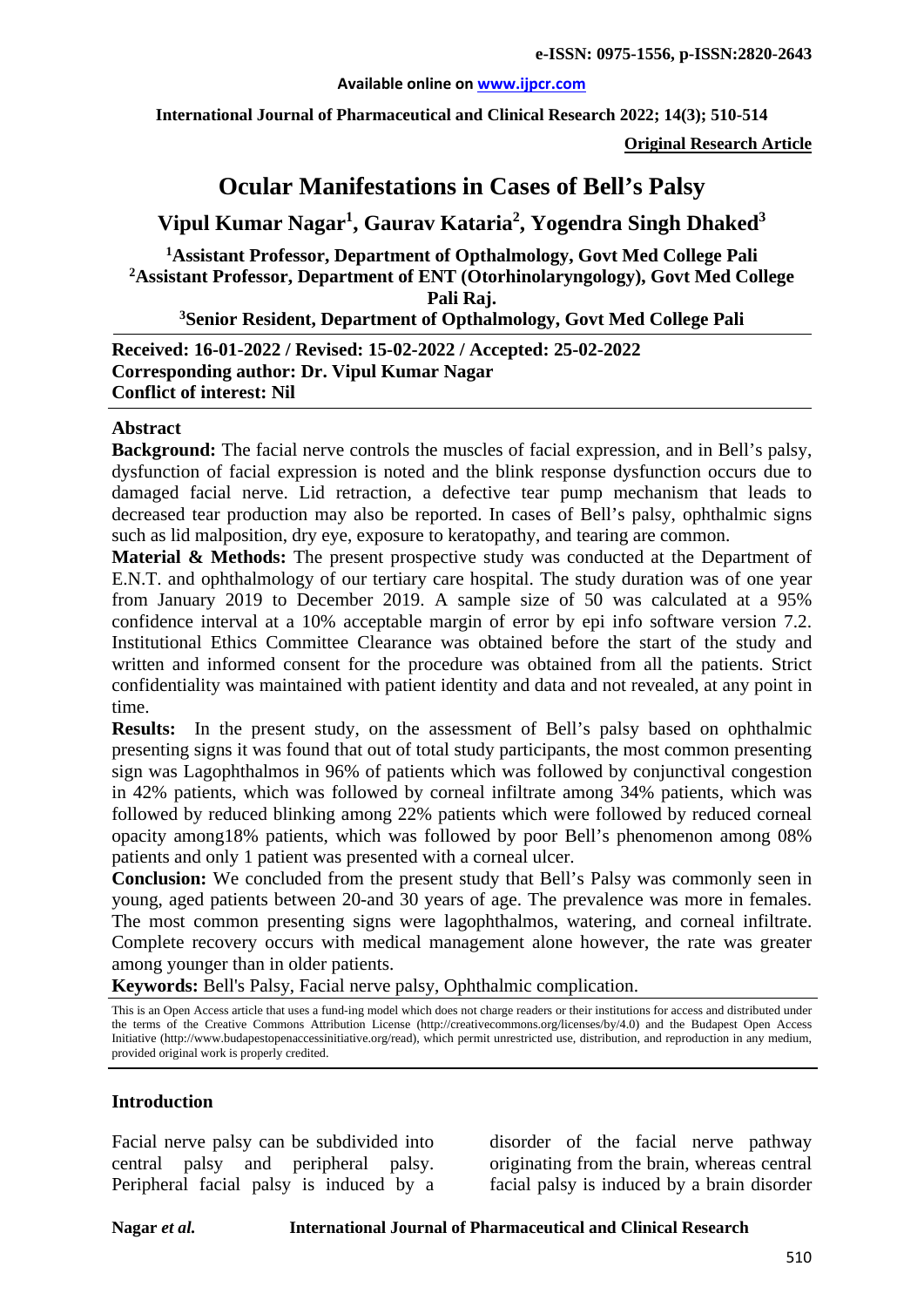[1]. Causes of peripheral facial palsy include Bell's palsy, trauma, Ramsay-Hunt syndrome, and the compression of a facial nerve. Out of these, the most common cause is Bell's palsy. In this case, facial nerve palsy occurs due to inflammatory pathology. The facial nerve (the 7th cranial nerve) controls the muscles of facial expression, and in Bell's palsy, dysfunction of facial expression is noted and the blink response dysfunction occurs due to damaged facial nerve [2]. Blink dysfunction is occurred due to weakness of the orbicularis oculi muscle and ectropion. Lid retraction, a defective tear pump mechanism that leads to decreased tear production may also be reported. In cases of Bell's palsy, ophthalmic signs such as lid malposition, dry eye, exposure to keratopathy, and tearing are common [3].

Bell's Palsy is the most common cause of acute unilateral or isolated facial nerve paralysis leading to loss of voluntary movements of facial muscles on the affected side of the face. Although Bell's palsy is self-limiting, the facial paralysis may cause significant temporary oral incompetence and an inability to close the eyelid which leads to a potential eye injury [4]. However, about 80% of reported cases show recovery even without treatment. Bell's palsy affects all age groups; However, the highest incidence is seen in the second to third decade, without gender preference. The initial treatment is supportive like the use of lubricating eye drops, use of eye shields, taping of lids at night, and physiotherapy of facial muscle [5]. Surgery is reserved for such patients who have failed non-surgical methods to protect the cornea and for those who had long-term or permanent paralysis. The present study was conducted to assess the ophthalmologic Clinical Features of Bell's Palsy Patients at the tertiary care center.

### **Materials & Methods**

The present prospective study was conducted at the Department of E.N.T. and ophthalmology of our tertiary care hospital. The study duration was of one year from January 2019 to December 2019. A sample size of 50 was calculated at a 95% confidence interval at a 10% acceptable margin of error by epi info software version 7.2. Patients were enrolled from the outdoor department and ward by simple random sampling. Institutional Ethics Committee Clearance was obtained before the start of the study and written and informed consent for the procedure was obtained from all the patients. Strict confidentiality was maintained with patient identity and data and not revealed, at any point in time.

The data were collected by detailed history and general physical and clinical examination from each patient after taking the written consent. Data obtained from Visual acuity, anterior segment and posterior segment examination by slitlamp biomicroscopy were recorded. On the follow-up visit, the same data were recorded and compared. All the data was recorded on a Microsoft Excel spreadsheet and data analysis was done at 10% alpha and 95% confidence intervals using SPSS v22 software. Test of significance was applied to collected and organized data and a p-value less than 0.05 was considered a statistically significant association between study variables.

## **Results**

In the present study, we enrolled 50 patients with Bell's Palsy. Out of the total study participants, 58% were females and 42% were males. The mean age of the study population was  $26.8 \pm 3.4$  years. Out of the total study participants, the majority of patients were belonging to the age group of 20 to 30 years of age i.e., 52% which was followed by the age group of 30 to 50 years of age i.e., 20% which was followed by age group of 50 to 70 years of age i.e., 14% which was followed by age group of 10 to 20 years of age i.e., 08% which was followed by age group of more than 70 years of age i.e., 06%. (Table 1)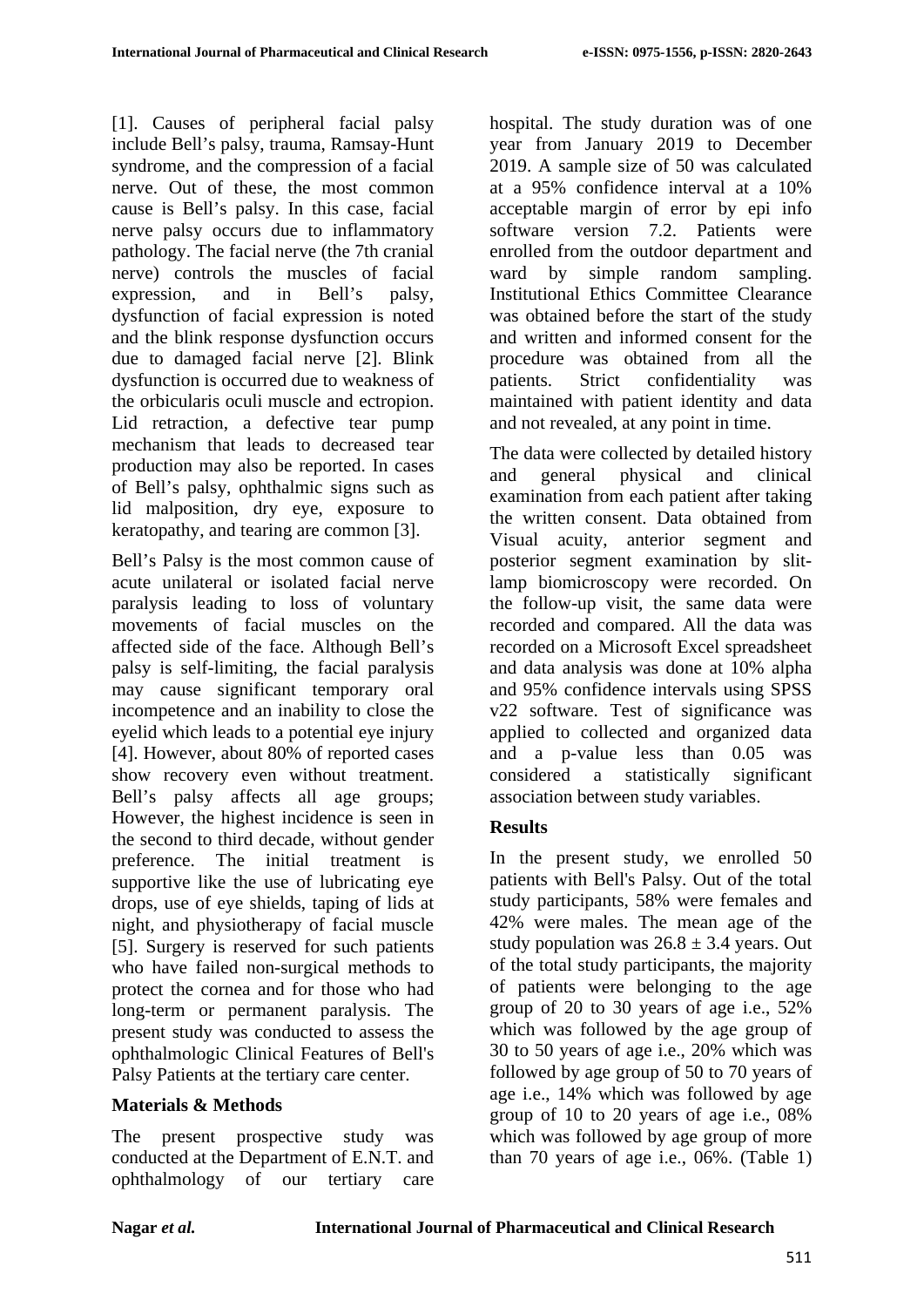| Study parameter |           | No. of patients | Percentage |  |
|-----------------|-----------|-----------------|------------|--|
|                 | $10 - 20$ | 04              | 08%        |  |
| Age group       | $20 - 30$ | 26              | 52%        |  |
|                 | $30 - 50$ | 10              | 20%        |  |
|                 | 50-70     |                 | 14%        |  |
|                 | >70       | 3               | 6%         |  |
| Gender          | Male      | 21              | 42%        |  |
|                 | Female    | 29              | 58%        |  |

**Table 1: Distribution of study participants based on age and gender.**

In the present study, on the assessment of Bell's palsy based on ophthalmic presenting symptoms it was found that out of total study participants, 82% of patients were unable to close their eyes on the affected side, 68% of patients had Watering of the affected eye, 62% patients had Foreign body sensation in the affected eye, 54% patients had Burning sensation in the affected eye, 48% patients had Blurring of vision in the affected eye, 26% patients had Pain in the affected eye, 12% patients had Photophobia in the affected eye and 8% patients had Redness in the affected eye. (Table-2)

| Table 2: Distribution of study participants based on presenting symptoms |  |  |  |  |
|--------------------------------------------------------------------------|--|--|--|--|
|--------------------------------------------------------------------------|--|--|--|--|

| <b>Symptoms</b>                        | No. of patients $(\% )$ |
|----------------------------------------|-------------------------|
| Unable to close eye on affected side   | 41 (82%)                |
| Watering of affected eye               | 34 (68%)                |
| Foreign body sensation in affected eye | 31(62%)                 |
| Burning sensation in affected eye      | 27 (54%)                |
| Blurring of vision in affected eye     | 24 (48%)                |
| Pain in affected eye                   | 13 (26%)                |
| Photophobia in affected eye            | 6(12%)                  |
| Redness in affected eye                | 4(8%)                   |

In the present study, on the assessment of Bell's palsy based on ophthalmic presenting signs it was found that out of total study participants, the most common presenting sign was Lagophthalmos in 96% of patients which was followed by conjunctival congestion in 42% of patients, which was followed by corneal

infiltrate among 34% patients, which was followed by reduced blinking among 22% patients which were followed by reduced corneal opacity among18% patients, which was followed by poor Bell's phenomenon among 08% patients and only 1 patient was presented with a corneal ulcer. (Table-3)

 **Table 3: Distribution of study participants on the basis of presenting signs**

| <b>Presenting Signs</b>     | No. of patients (%) |  |  |
|-----------------------------|---------------------|--|--|
| Lagophthalmos               | 58 (96%)            |  |  |
| Conjunctival congestion     | 21 (42%)            |  |  |
| Corneal infiltrate          | 17 (34%)            |  |  |
| Reduced blinking            | 11(22%)             |  |  |
| Reduced corneal sensitivity | 09 (18%)            |  |  |
| Poor Bell's Phenomenon      | $04(08\%)$          |  |  |
| Corneal ulcer               | $01(02\%)$          |  |  |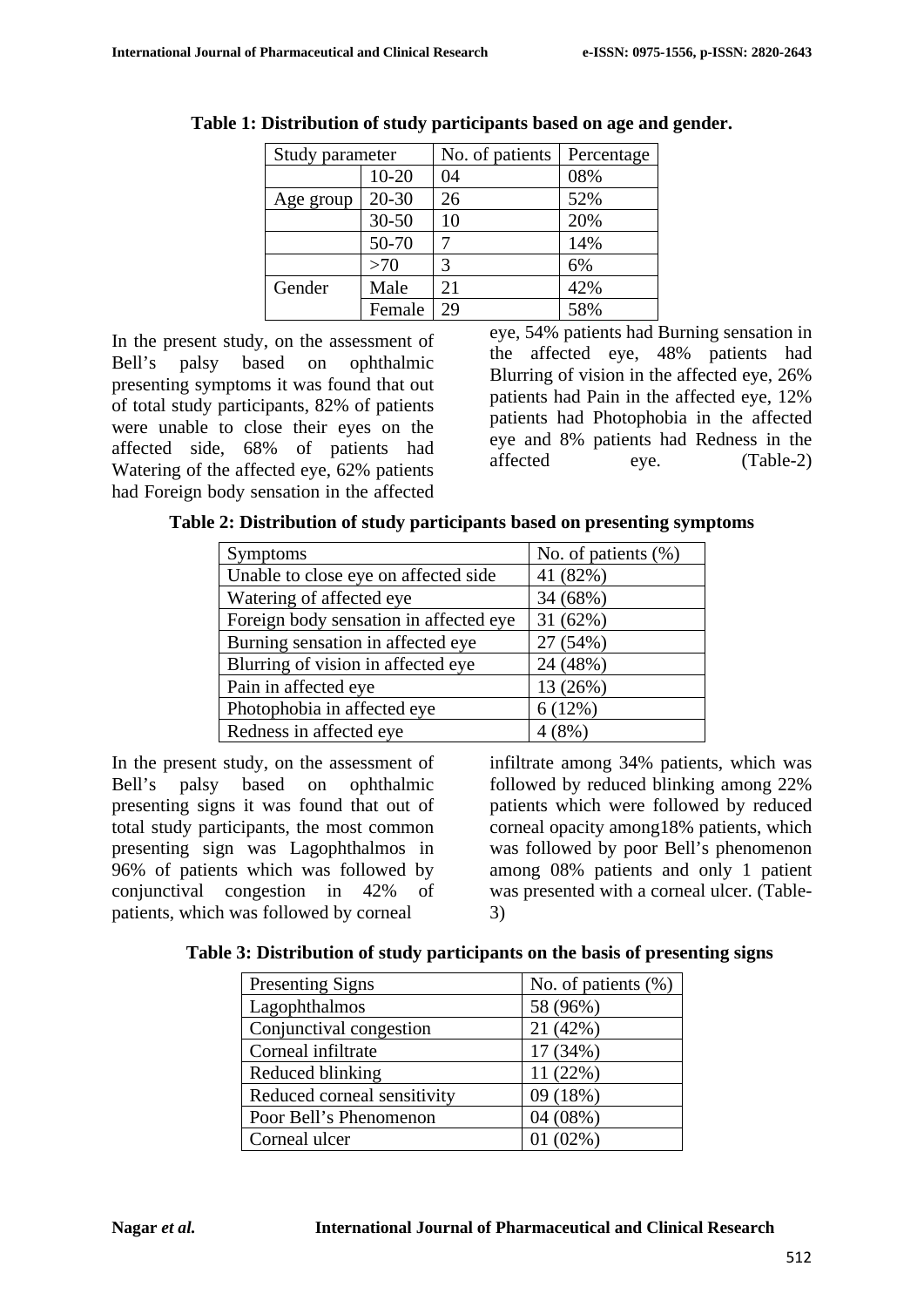## **Discussion**

In the present study, we enrolled 50 patients with Bell's Palsy. Out of the total study participants, 58% were females and 42% were males. The mean age of the study population was  $26.8 \pm 3.4$  years. Out of the total study participants, the majority of patients were belonging to the age group of 20 to 30 years of age i.e., 52% which was followed by the age group of 30 to 50 years of age i.e., 20% which was followed by age group of 50 to 70 years of age i.e., 14% which was followed by age group of 10 to 20 years of age i.e., 08% which was followed by age group of more than 70 years of age i.e., 06%. Similar results were obtained in a study conducted by P Sthapit et al among 69 patients with Bell's palsy and found that the Bell's Palsy was commonly seen in young adult females. Complete recovery usually occurs within six months and the recovery rate was reported faster in younger individuals. The most commonly affected age group was 16 to 30 years of age [6]. Similar results were obtained in a study conducted by V Danielidis et al among 250 patients with Bell's palsy and found that the Bell's Palsy was commonly seen in young adult females. They reported similar results to the present study [7].

In the present study, on the assessment of Bell's palsy on the basis of ophthalmic presenting symptoms, it was found that out of total study participants, 82% of patients were unable to close their eyes on the affected side, 68% of patients had Watering of affected eye, 62% patients had Foreign body sensation in the affected eye, 54% patients had Burning sensation in the affected eye, 48% patients had Blurring of vision in the affected eye, 26% patients had Pain in the affected eye, 12% patients had Photophobia in the affected eye and 8% patients had Redness in the affected eye. Similar results were obtained in a study conducted by S K Katusic et al among 206 patients with Bell's palsy and found a similar pattern of presenting

symptoms. They reported similar results to the present study [8]. Similar results were obtained in a study conducted by Seunghyun Lee et al among 34 patients with Bell's palsy and found a similar pattern of presenting symptoms. They reported similar results to the present study [9].

In the present study, on the assessment of Bell's palsy based on ophthalmic presenting signs it was found that out of total study participants, the most common presenting sign was Lagophthalmos in 96% of patients which was followed by conjunctival congestion in 42% of patients, which was followed by corneal infiltrate among 34% patients, which was followed by reduced blinking among 22% patients which were followed by reduced corneal opacity among18% patients, which was followed by poor Bell's phenomenon among 08% patients and only 1 patient was presented with a corneal ulcer. Similar results were obtained in a study conducted by Ali Rowhani et al among 977 patients with Bell's palsy and found a similar pattern of presenting signs. They reported similar results to the present study [10]. Similar results were obtained in a study conducted by V Lee et al among patients with Bell's palsy and found a similar pattern of presenting signs. [11] They reported similar results to the present study [3].

### **Conclusion**

We concluded from the present study that Bell's Palsy was commonly seen in young aged patients between 20-and 30 years of age. The prevalence was more in females. The most common presenting signs were lagophthalmos, watering, and corneal infiltrate. Complete recovery occurs with medical management alone however, the rate was greater among younger than in older patients. Vision-threatening complications were rare in the present study.

### **References**